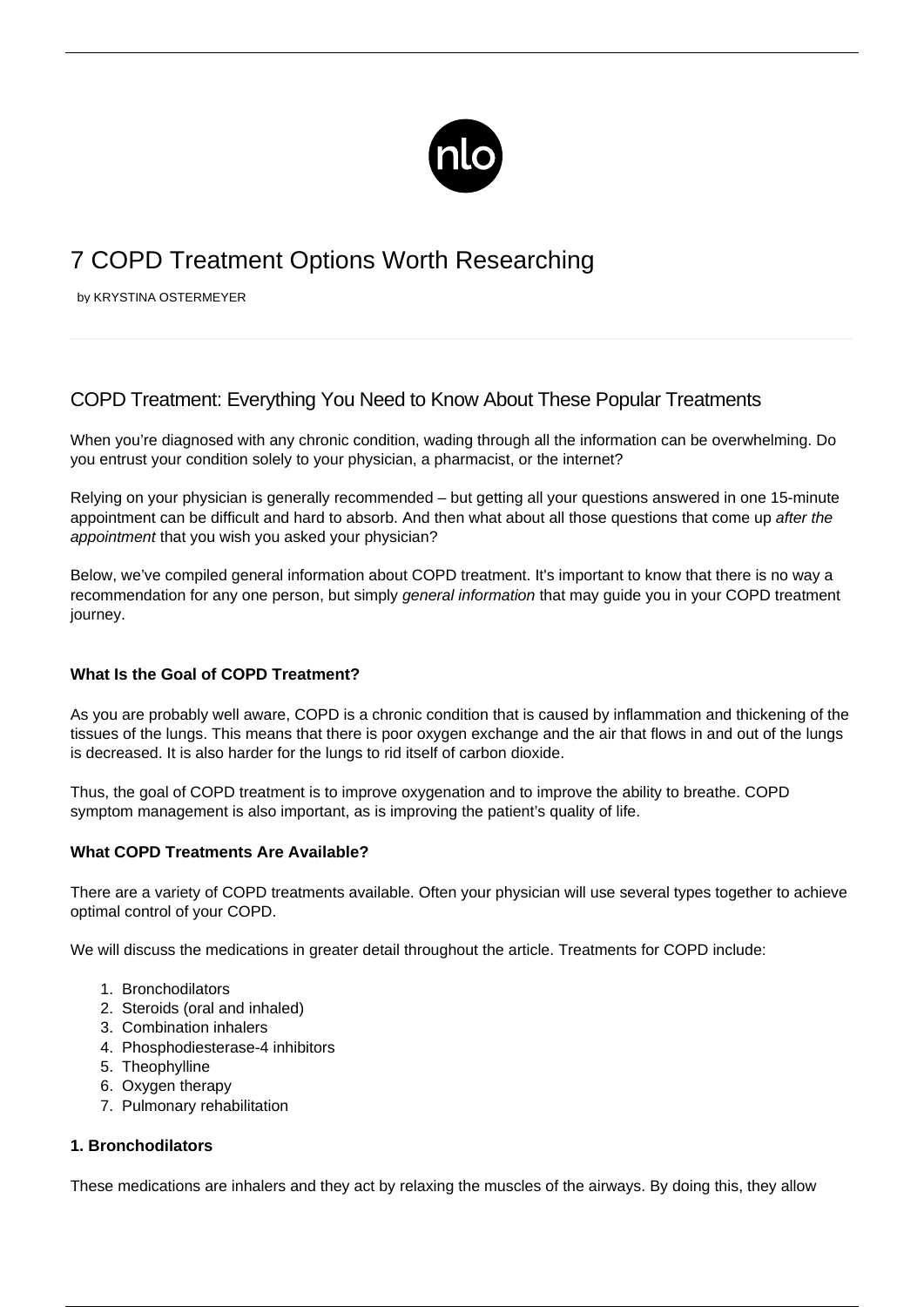more air into the lungs. Because of their mechanism of action, they improve shortness of breath and coughing.

Bronchodilators come in two forms:

- **Long-acting**: these work as long as 12 hours and are taken daily to prevent symptoms. Examples of longacting bronchodilators include tiotropium (Spiriva), salmeterol (Serevent), and arformoterol (Brovana).
- **Short-acting**: these work quickly and their effect last for four to six hours. They are used when symptoms are present or before exercise. Examples of short-acting bronchodilators include albuterol (ProAir HFA, Ventolin HFA), levalbuterol (Xopenex HFA), ipratropium (Atrovent), and ipratropium bromide and albuterol (Combivent).

Side effects of bronchodilators include dry mouth, headaches, constipation, tachycardia (elevated heart rate), shaking, and muscle cramps.

Next page: More information about steroids, combination inhalers, and more COPD treatment options.

#### **2. Steroids**

We often hear the word "steroid" and think about oral steroids such as prednisone or decadron. Yes, oral steroids are often used to treat COPD (which we will discuss!), but there are also inhaled steroids that are used to treat COPD as well.

Steroids are a highly effective treatment option for COPD because they reduce inflammation of the airways, which reduces swelling and decreases mucus production. This, in turn, makes breathing easier.

[Inhaled steroids](/using-various-inhalers/) are often used for people with stable but worsening COPD. This type of COPD treatment can reduce the amount of [COPD exacerbations.](/copd-exacerbation/) According to WebMD, research indicates that inhaled steroids can "improve lung function, reduce the amount of time in the hospital, and reduce the incidence of treatment failure."

Examples of inhaled steroids include budesonide (Pulmicort) and fluticasone (Flovent HFA).

Oral steroids are also effective, in research studies. For some people, "they reduce the frequency of COPD exacerbations compared to a placebo. However, they may not improve lung function like their inhaled counterpart.

Examples of oral steroids include methylprednisolone (Medrol), prednisolone (Prelone), and prednisone.

All medications have side effects, but steroids are used cautiously because they do have a fairly long list of side effects. In addition, the side effects are more common the longer you are on the medication.

#### **Side effects of inhaled steroids include:**

- Sore mouth and/or a sore throat
- Hoarseness
- Thrush, which is a growth of a fungus in the mouth and/or the throat; using a spacer with the inhaler can reduce this side effect

#### **Short-term side effects of oral steroids include:**

- Elevated blood glucose levels
- Weight gain
- Fluid retention
- Loss of muscle mass
- Mood changes
- High blood pressure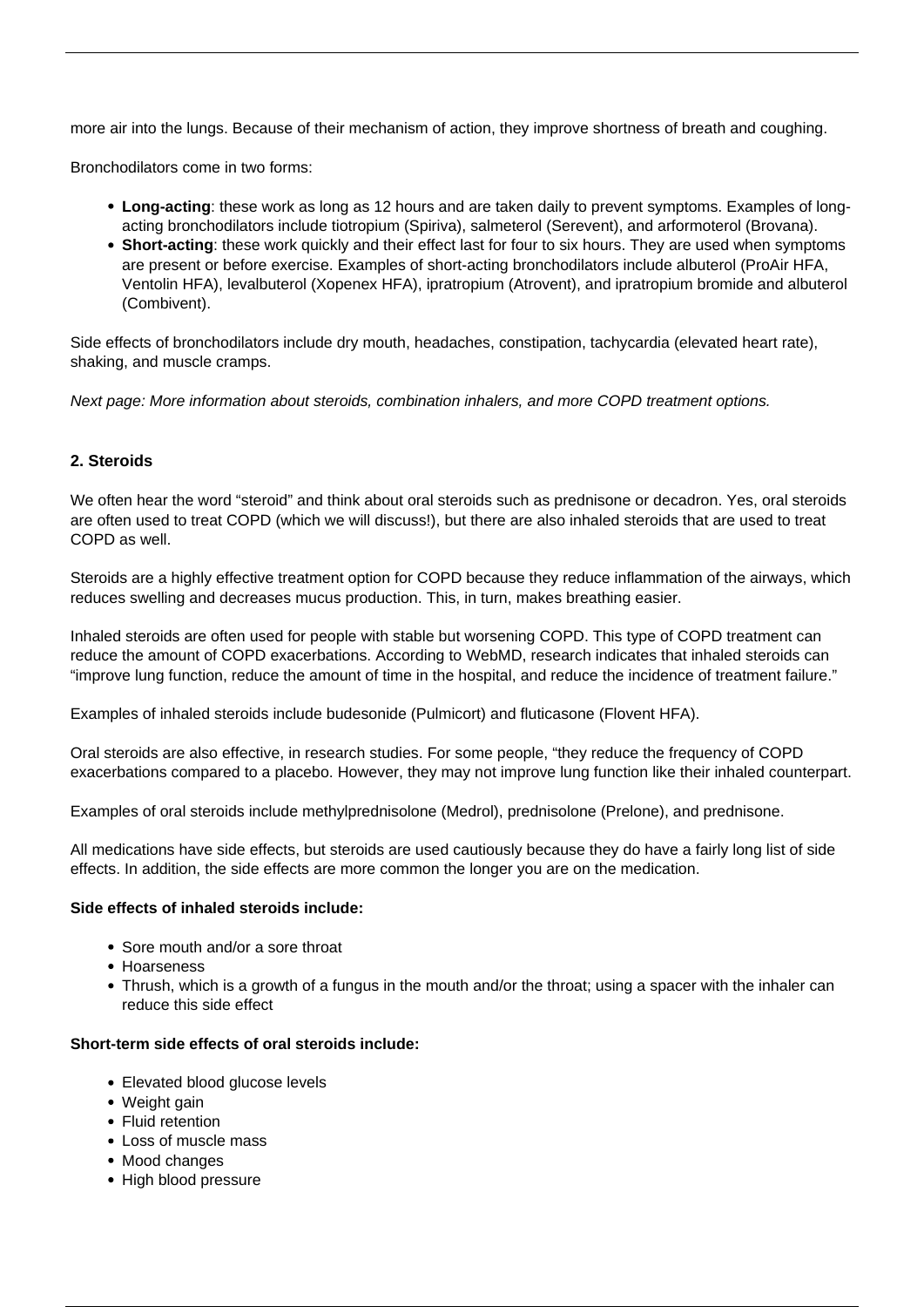#### **Long-term side effects of oral steroids include:**

- Osteoporosis
- Recurrent infections
- Cataracts
- Stomach ulcers
- Thin, fragile skin
- Type 2 diabetes

#### **3. Combination Inhalers**

Combination inhalers combine bronchodilators and inhaled steroids. These inhalers reduce inflammation and help prevent inflammation.

Side effects include bruising, oral infections and hoarseness. However, they are very useful for people with frequent COPD exacerbations.

Examples of combination inhalers include salmeterol and fluticasone (Advair) and formoterol and budesonide (Symbicort).

Next page: Information on phosphodiesterase-4 inhibitors, theophylline and oxygen therapy for COPD treatment.

# **4. Phosphodiesterase-4 Inhibitors**

Phosphodiesterase-4 inhibitors, also known as PDE4 inhibitors, also reduce inflammation and swelling in the lungs – much like all of the medications we have discussed. However, their mechanism of action is different than all of the other medications.

PDE4 is an enzyme that is present in our bodies when we have an inflammatory response. Therefore, it is present in people with COPD in high amounts, because their lungs are chronically inflamed. PDE4 inhibitors block this enzyme, which helps to reduce inflammation.

The only PDE4 inhibitor that is currently available is an oral medication called roflumilast (Daliresp). It is taken daily and is used in conjunction with a bronchodilator. Studies indicate that people prescribed Daliresp have fewer COPD exacerbations.

It is important to note that PDE4 inhibitors are NOT rescue medications – they are maintenance medications and must be taken at regular intervals in order to be effective.

#### **Side effects include:**

- Diarrhea, nausea, and vomiting
- A headache
- Back pain
- Dizziness
- Decreased appetite
- Insomnia
- Flu-like symptoms

Side effects typically decrease when taking the medication regularly.

# **5. Theophylline**

Theophylline is another oral medication used to treat lung conditions such as COPD and asthma. It belongs to a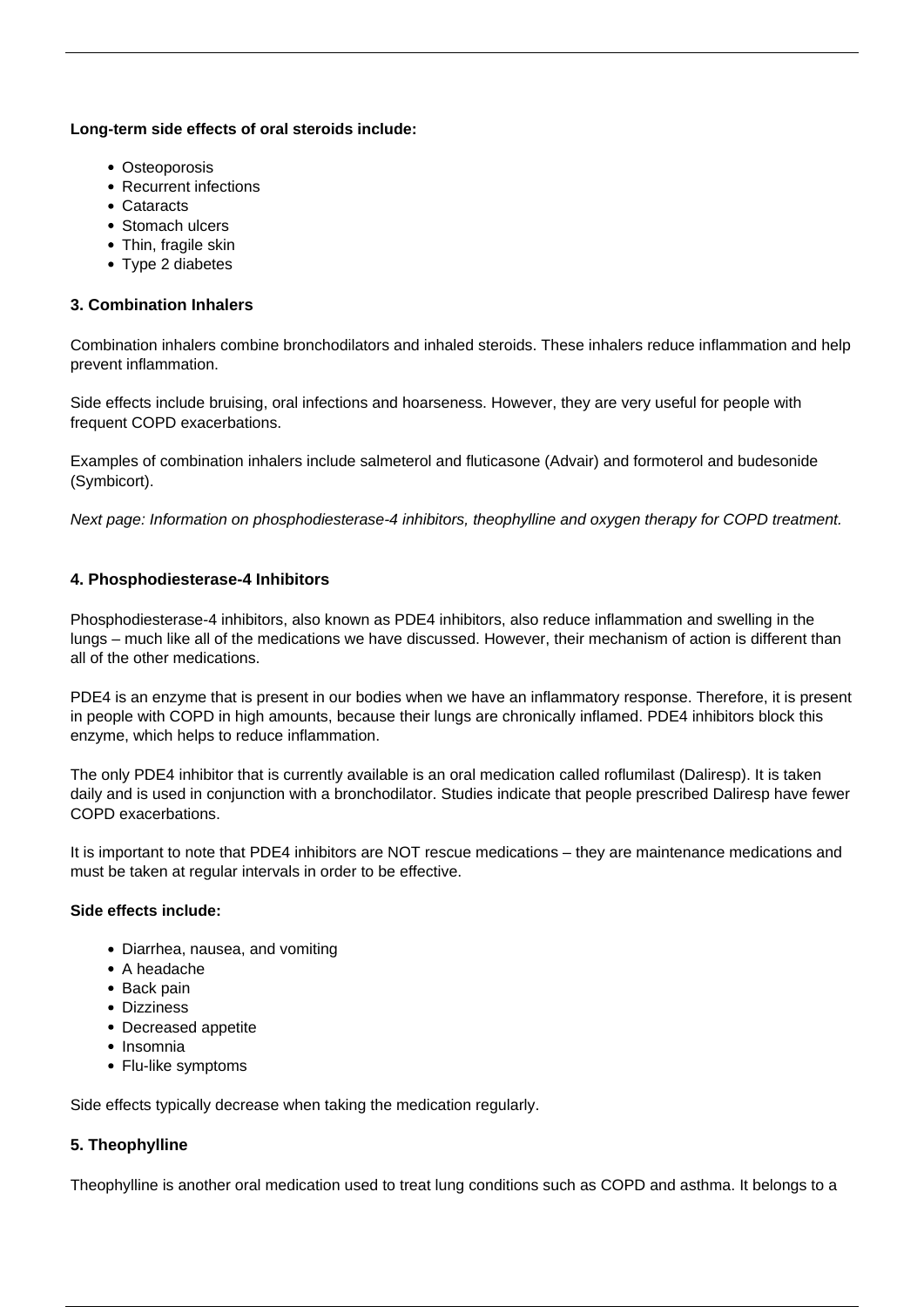drug class called methylxanthines.

Theophylline also works by opening the airways of the lungs. It works a bit differently than some of the other medications that we have discussed. It relaxes the muscles of the lungs. It also acts by "decreasing the response to substances that cause your airways to constrict." The combination of these two actions makes it easier for people with COPD to breathe.

Although this medication may be highly effective, it is not without risks. For someone with COPD who may be on other medications for comorbid conditions, this medication can interact with many different medications.

Although this list is not extensive, here are some medications, listed by condition, that interact with theophylline. Many of these medications may increase serum theophylline levels in the body, which means that taking these medications in conjunction with theophylline can heighten the risk of side effects:

- **Antibiotics:** ciprofloxacin, clarithromycin, erythromycin
- **Anxiety medications:** diazepam, flurazepam, lorazepam, midazolam
- **Blood clot medications:** pentoxifylline, ticlopidine
- **Depression medications:** fluvoxamine
- **Gout medications:** allopurinol
- **Heart rhythm medications:** mexiletine, propafenone, verapamil, propranolol
- **Birth control:** estrogen

Certain seizure medications can cause a reduction in serum theophylline levels of the body, which can be dangerous if you have a seizure condition – this can mean that if you take phenobarbital or phenytoin with theophylline, you could have seizures.

The most common side effects of theophylline include a headache and insomnia. Generally, these side effects go away within a couple of weeks.

Be sure to check with your pharmacist to ensure that your current medications do not interact with theophylline if you are prescribed it.

#### **6. Oxygen Therapy for COPD**

[Oxygen therapy](/wearing-oxygen-easily/) is an excellent option for people with COPD who have a hard time maintaining their oxygen saturation. In fact, it is typically an option only for these people, as insurance coverage is tricky for oxygen therapy.

Some people need oxygen therapy for everyday life activities, while others need oxygen therapy only while they're asleep. If you need oxygen therapy, your physician will need to write a prescription that is specific to your needs.

For those that need oxygen, it can improve quality of life and can even extend life.

Next page: Learn about pulmonary rehabilitation for COPD. And can diet help improve COPD symptoms?

#### **7. Pulmonary Rehabilitation for COPD**

Although not a medication, [pulmonary rehabilitation](/pulmonary-rehabilitation-for-copd/) can be very helpful for people with COPD. It is a program that has been designed to help all people with breathing difficulties – those with COPD, sarcoidosis, pulmonary fibrosis, and cystic fibrosis, for example.

Pulmonary rehabilitation is not a replacement for medications that may have been prescribed. Rather, it may be prescribed by a physician and then utilized in conjunction with medical therapy.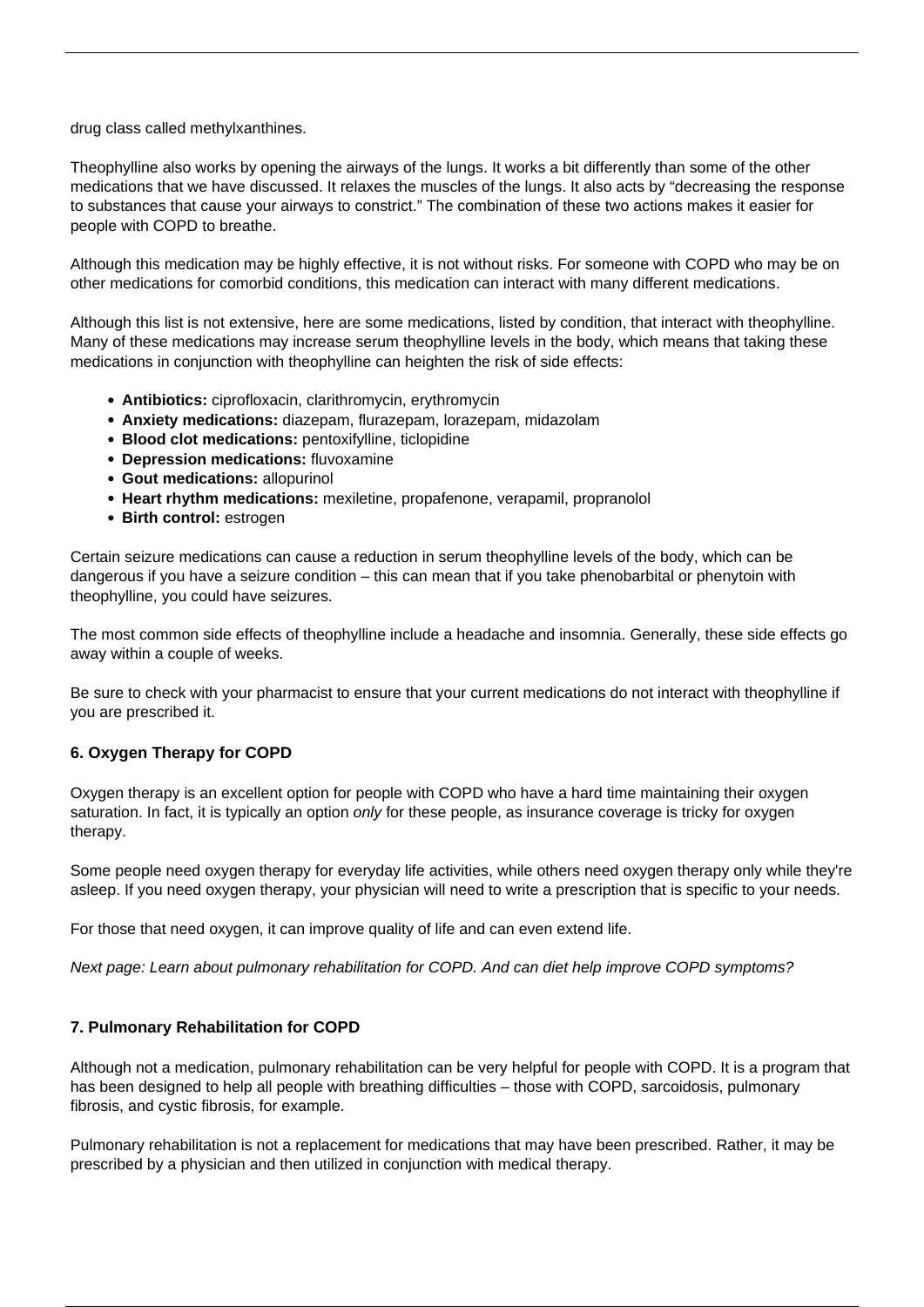Here are some things you may learn in pulmonary rehabilitation:

- Exercises to strengthen your lungs.
- The fundamentals of nutrition to help prevent exacerbations.
- Education about your specific lung condition and how to manage it.
- Tactics on how to conserve energy.
- Breathing strategies.
- Counseling and/or group support.

Pulmonary rehabilitation typically involves a team of practitioners. You may work with nurses, dietitians, doctors, respiratory therapists, physical therapists, occupational therapists, psychologists, and social workers.

It is also important to note that pulmonary rehabilitation is a long-term commitment – which is what makes it effective. This long-term commitment is an outpatient program, and it is individualized to each individual. Your pulmonary rehabilitation treatment program will likely be different than another person's because each of you has different needs.

Not only will your program meet weekly with the disciplines that we have discussed, but you will have exercises and different lifestyle changes that you will carry out at home, as prescribed by these disciplines.

The goal of pulmonary rehabilitation is to improve your functioning and your quality of life, as well as relieve some of your breathing problems.

The benefits of pulmonary rehabilitation are multifaceted. According to the National Heart, Lung, and Blood Institute, benefits include:

- A possible reduction in anxiety and depression
- An improvement in the quality of life
- Better functioning in daily life
- An increase in the ability to exercise
- A reduction in symptoms of COPD

There is little risk to pulmonary rehabilitation, but if you have a heart condition, you should ensure that your physician has recommended pulmonary rehabilitation and has cleared you for exercise first.

# **Can Diet Help your COPD Symptoms and Prevent Exacerbations?**

And what about making dietary changes? Can changing what you eat to [improve your COPD symptoms](/effective-ways-improve-copd/)?

Well, the answer is yes – and no.

No, changing what you eat each day won't necessarily magically improve your breathing (wouldn't that be amazing though?) However, it is well established that food is fuel. We need fuel in order to do everything that we do on a daily basis – walk down the hallway, prepare our medications, hug our grandchildren, drive our cars, and even breathe.

The specific foods that you eat provide your body with nutrients (macronutrients include carbohydrates, fats, and proteins) – at a very basic level, these macronutrients aid in cellular metabolism, which produces energy. This energy is what powers the body.

In addition, proper nutrition also helps the body to prevent and fight infections, which people with COPD are prone to developing.

A healthy diet can also help to maintain weight. Being overweight means that the heart and lungs must work harder in order for breathing to occur. Being underweight can also make you more prone to infections.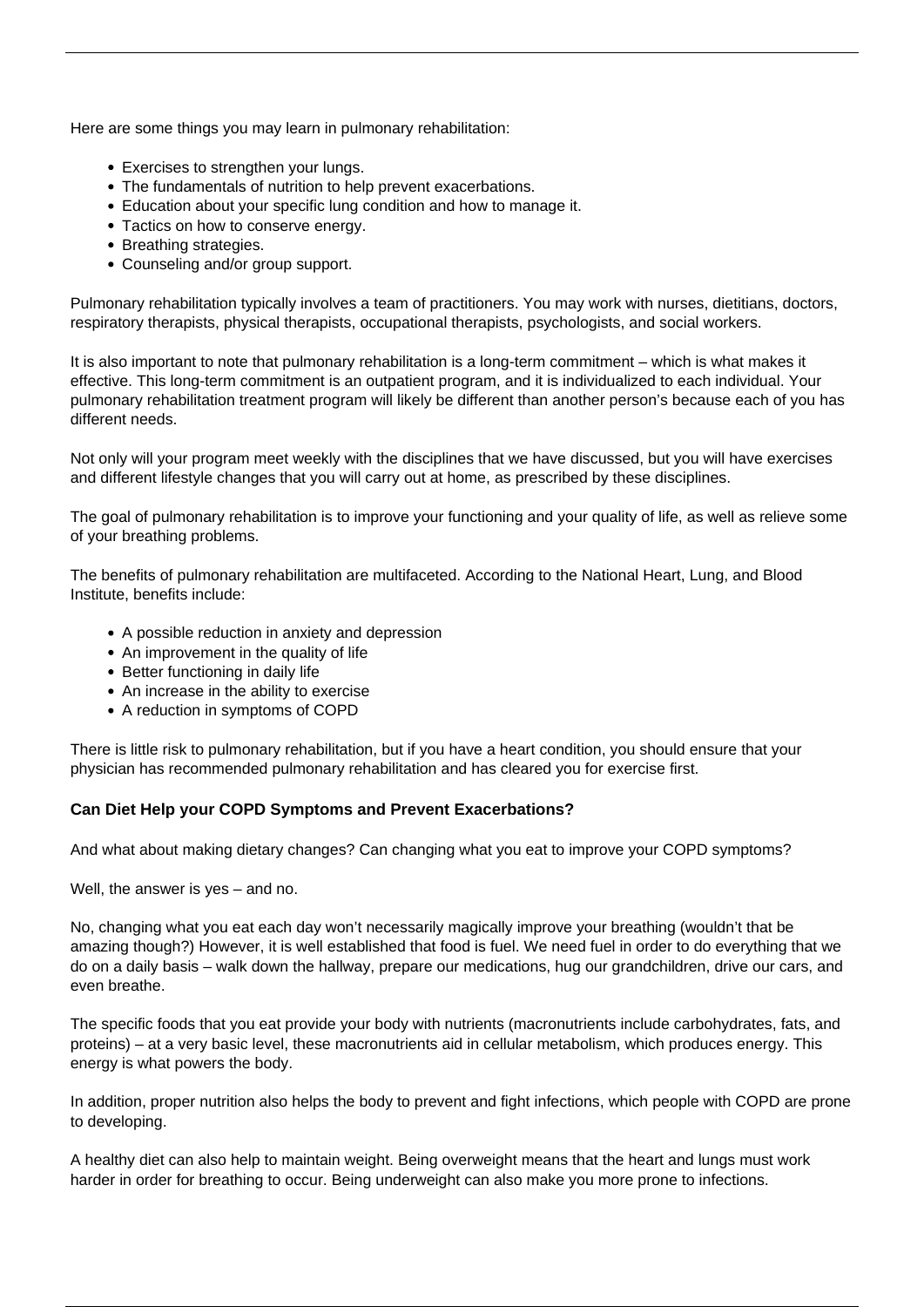So, what constitutes a *proper diet* [for someone with COPD](/copd-diet/)? You should discuss this with your physician and a registered dietitian (RD), but here are some general guidelines:

- **Discuss your calorie needs.** If you are overweight, you may need to lose weight. If you are overweight, you may need to gain weight. Due to the exertion of breathing, you use more energy. In fact, people with COPD may require up to 10 times – yes, ten times! – as many calories as someone without COPD. An RD can help you figure out how to obtain all of your necessary calories so as to maintain your pulmonary muscles.
- **Stay hydrated.** Unless your physician has told you otherwise, you should consume six to eight glasses of non-caffeinated beverages daily. Staying hydrated keeps mucus secretions thinner and easier to cough up. Caffeine should be limited because it may interact with certain medications.
- **Foods that are rich in fiber should be consumed.** A general guideline is 20 to 25 grams per day. Examples of fiber-rich foods include fruits, vegetables, legumes, and whole grains. Why is fiber so important? For multiple reasons – it can help to control glucose levels, help move food through the digestive tract, and may even reduce blood cholesterol levels.
- **Curtail your sodium intake.** I know, I know I love the salt shaker too! But too much salt can cause fluid retention, and fluid retention can make it more difficult to breathe. Experts recommend removing the salt shaker from your home completely! You can replace the salt shaker with fresh herbs, salt substitutes, and ensure that when you purchase foods, that you're not buying anything that has over 300mg of sodium.

For more in-depth recommendations, you should meet with your physician and an RD.

#### **Emergency Treatment for COPD Exacerbations**

What if you've taken all of your medications as prescribed, you're in pulmonary rehabilitation, you eat a healthy diet – and you think you're in the midst of a COPD exacerbation? What should you do?

First, you should know the symptoms of a COPD exacerbation. Symptoms include:

- Breathing that is fast and shallow
- Shortness of breath with minimal activity
- Excessive sleepiness
- Coughing that is powerful
- Confusion
- Having oxygen saturation levels that are lower than normal
- An uptick in mucus production
- An increase in wheezing

If you notice these symptoms, you should notify your physician right away. Your physician can assess your symptoms and decide if the symptoms are treatable at home, or if you must seek emergency medical attention.

If you have any doubts about waiting to speak with your physician, you should always seek emergency medical attention.

It is not uncommon for someone to require hospitalization for a COPD exacerbation. This will depend on the severity of the exacerbation, as well as the cause. In extreme circumstances, someone with a COPD exacerbation may require ventilatory support until the inflammation in the lungs has improved.

Prevention of exacerbations is important; taking all medications as prescribed is one of the most important things you can do to prevent exacerbations. Here are some other tips on preventing exacerbations:

- If you are still smoking, quit now!
- Stay up-to-date on vaccinations. Influenza and pneumonia are particularly dangerous for people with COPD.
- Perform hand hygiene diligently. Proper hand hygiene can prevent viral and bacterial infections from